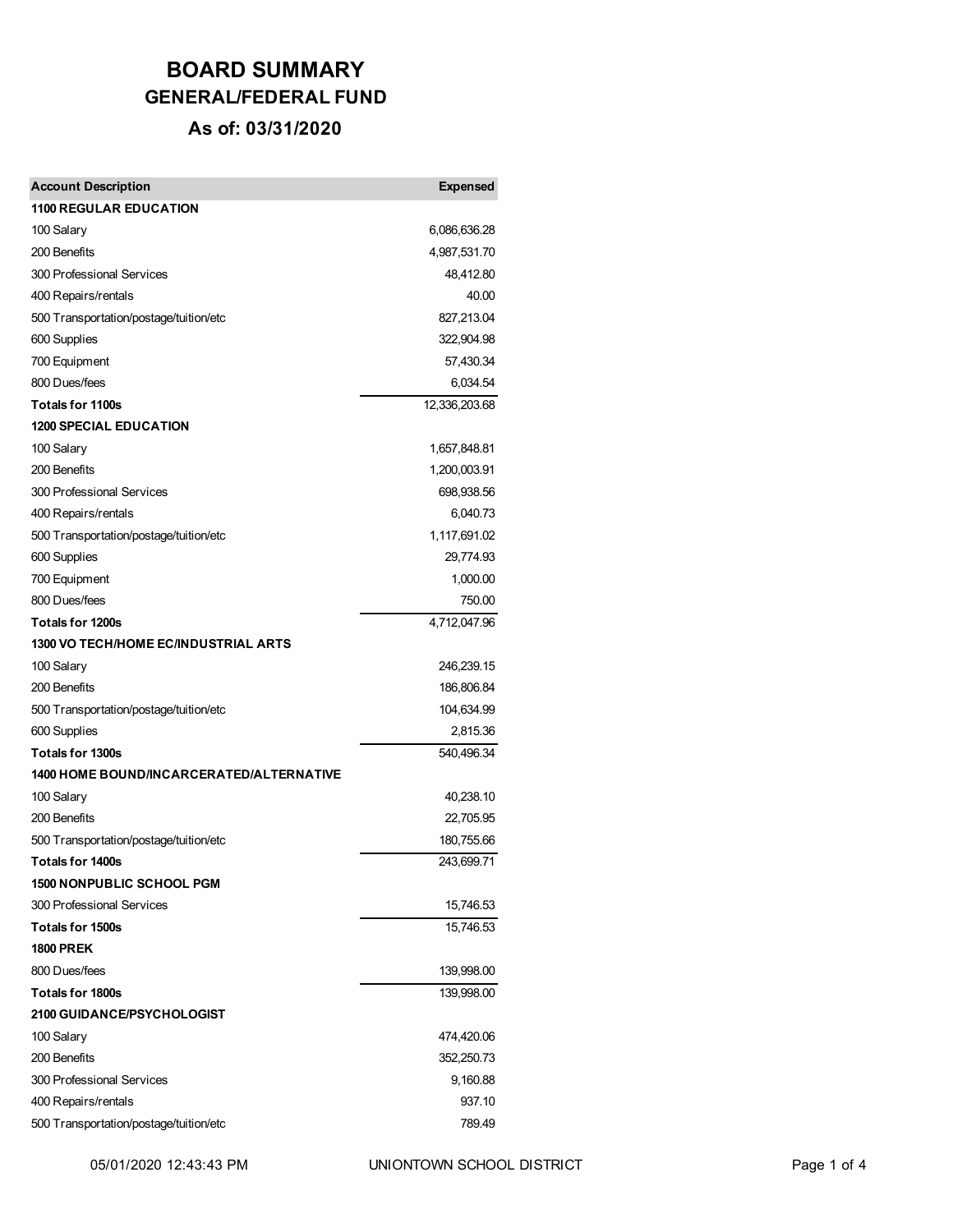# **BOARD SUMMARY GENERAL/FEDERAL FUND**

#### **As of: 03/31/2020**

| 600 Supplies                                 | 84.00        |
|----------------------------------------------|--------------|
| Totals for 2100s                             | 837,642.26   |
| 2200 LIBRARY/CURRICULUM/BOARD/TAX            |              |
| 100 Salary                                   | 235,241.29   |
| 200 Benefits                                 | 209,859.05   |
| 300 Professional Services                    | 36,928.07    |
| 400 Repairs/rentals                          | 3,532.93     |
| 500 Transportation/postage/tuition/etc       | 1,322.50     |
| 600 Supplies                                 | 10,553.04    |
| Totals for 2200s                             | 497,436.88   |
| <b>2300 SUPERINTENDENT/PRINCIPALS</b>        |              |
| 100 Salary                                   | 895,064.04   |
| 200 Benefits                                 | 610,207.84   |
| 300 Professional Services                    | 236,071.54   |
| 400 Repairs/rentals                          | 58,323.00    |
| 500 Transportation/postage/tuition/etc       | 11,831.08    |
| 600 Supplies                                 | 5,503.28     |
| 800 Dues/fees                                | 8,475.25     |
| Totals for 2300s                             | 1,825,476.03 |
| <b>2400 NURSES/PHYSICIANS/DENTAL</b>         |              |
| 100 Salary                                   | 121,085.53   |
| 200 Benefits                                 | 118,383.15   |
| 300 Professional Services                    | 144,547.77   |
| 400 Repairs/rentals                          | 720.00       |
| 500 Transportation/postage/tuition/etc       | 131.07       |
| 600 Supplies                                 | 6,415.30     |
| 700 Equipment                                | 2,388.90     |
| Totals for 2400s                             | 393,671.72   |
| <b>2500 BUSINESS OFFICE</b>                  |              |
| 100 Salary                                   | 139,783.30   |
| 200 Benefits                                 | 99,008.10    |
| 300 Professional Services                    | 2,755.00     |
| 400 Repairs/rentals                          | 11,378.38    |
| 500 Transportation/postage/tuition/etc       | 6,183.08     |
| 600 Supplies                                 | 3,038.90     |
| 800 Dues/fees                                | 3,100.04     |
| Totals for 2500s                             | 265,246.80   |
| <b>2600 BUILDINGS &amp; GROUNDS/SECURITY</b> |              |
| 100 Salary                                   | 1,478,515.09 |
| 200 Benefits                                 | 1,119,104.36 |
| 300 Professional Services                    | 209.00       |
| 400 Repairs/rentals                          | 619,610.98   |
| 500 Transportation/postage/tuition/etc       | 188,223.29   |
| 600 Supplies                                 | 249,378.83   |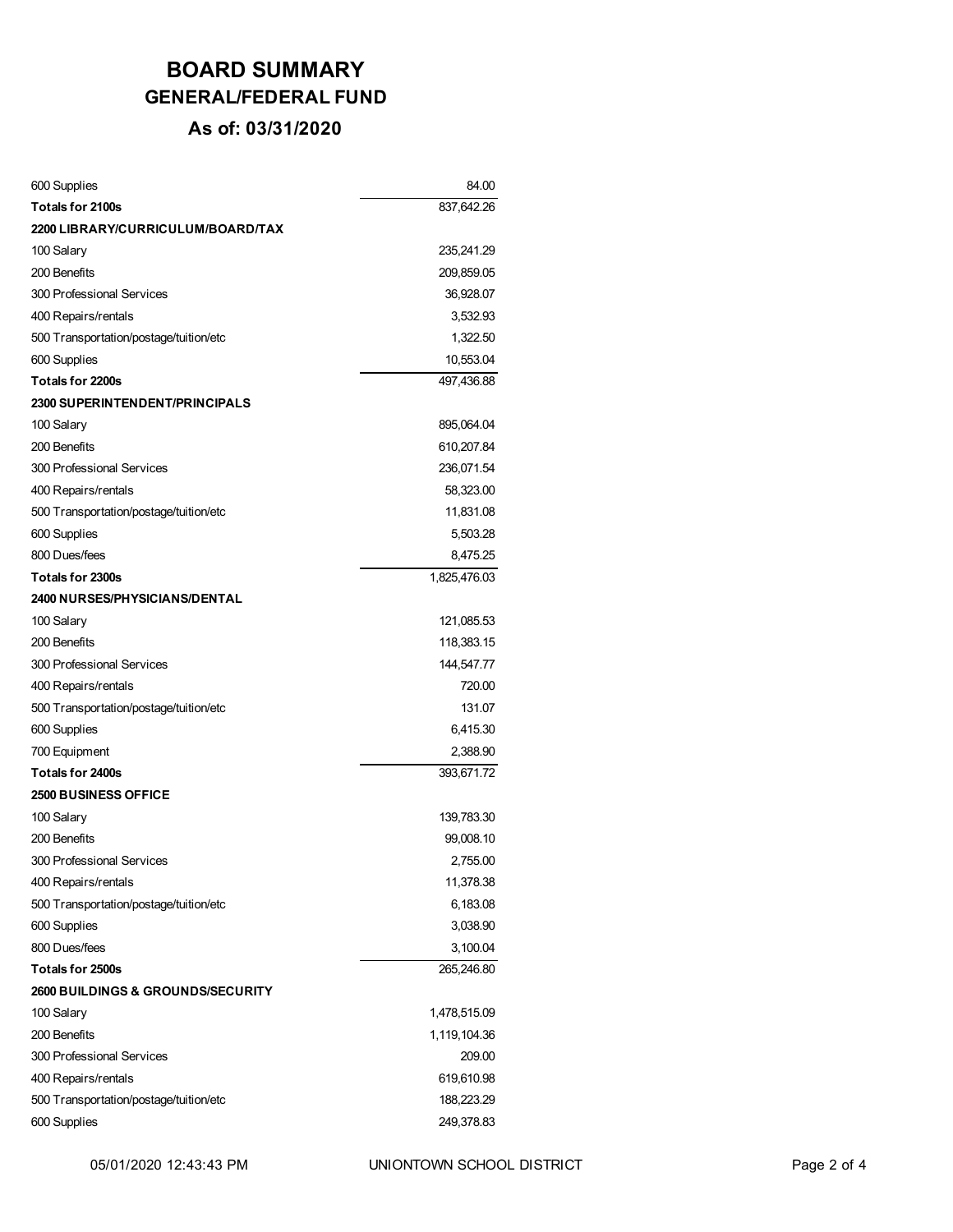# **BOARD SUMMARY GENERAL/FEDERAL FUND**

#### **As of: 03/31/2020**

| 700 Equipment                          | 4,654.26     |
|----------------------------------------|--------------|
| 800 Dues/fees                          | 6,291.78     |
| <b>Totals for 2600s</b>                | 3,665,987.59 |
| <b>2700 TRANSPORTATION</b>             |              |
| 100 Salary                             | 117,067.62   |
| 200 Benefits                           | 99,121.22    |
| 300 Professional Services              | 245.79       |
| 400 Repairs/rentals                    | 4,330.78     |
| 500 Transportation/postage/tuition/etc | 2,414,994.61 |
| 600 Supplies                           | 6,591.79     |
| 700 Equipment                          | 58,567.00    |
| 800 Dues/fees                          | 91.00        |
| Totals for 2700s                       | 2,701,009.81 |
| <b>2800 TECHNOLOGY</b>                 |              |
| 100 Salary                             | 111,910.09   |
| 200 Benefits                           | 83,321.24    |
| 300 Professional Services              | 163, 192. 20 |
| 400 Repairs/rentals                    | 83,355.42    |
| 500 Transportation/postage/tuition/etc | 1,084.03     |
| 600 Supplies                           | 56,391.66    |
| 700 Equipment                          | 394.41       |
| 800 Dues/fees                          | 50.00        |
| <b>Totals for 2800s</b>                | 499,699.05   |
| <b>2900 INTERMEDIATE UNIT</b>          |              |
| 500 Transportation/postage/tuition/etc | 32,582.83    |
| Totals for 2900s                       | 32,582.83    |
| 3200 ATHLETICS                         |              |
| 100 Salary                             | 159,984.68   |
| 200 Benefits                           | 54,254.54    |
| 300 Professional Services              | 41,475.00    |
| 500 Transportation/postage/tuition/etc | 41,666.09    |
| 600 Supplies                           | 26,196.44    |
| 700 Equipment                          | 5,586.76     |
| 800 Dues/fees                          | 11,621.52    |
| Totals for 3200s                       | 340,785.03   |
| 3300 COMMUNITY SERVICES                |              |
| 100 Salary                             | 0.00         |
| 200 Benefits                           | 0.00         |
| 600 SUPPLIES                           | 13,288.40    |
| Totals for 3300s                       | 13,288.40    |
| <b>4500 BUILDING ACQUISITION</b>       |              |
| 700 Equipment                          | 17,985.33    |
| Totals for 4500s                       | 17,985.33    |
| <b>5200 FUND TRANSFERS</b>             |              |